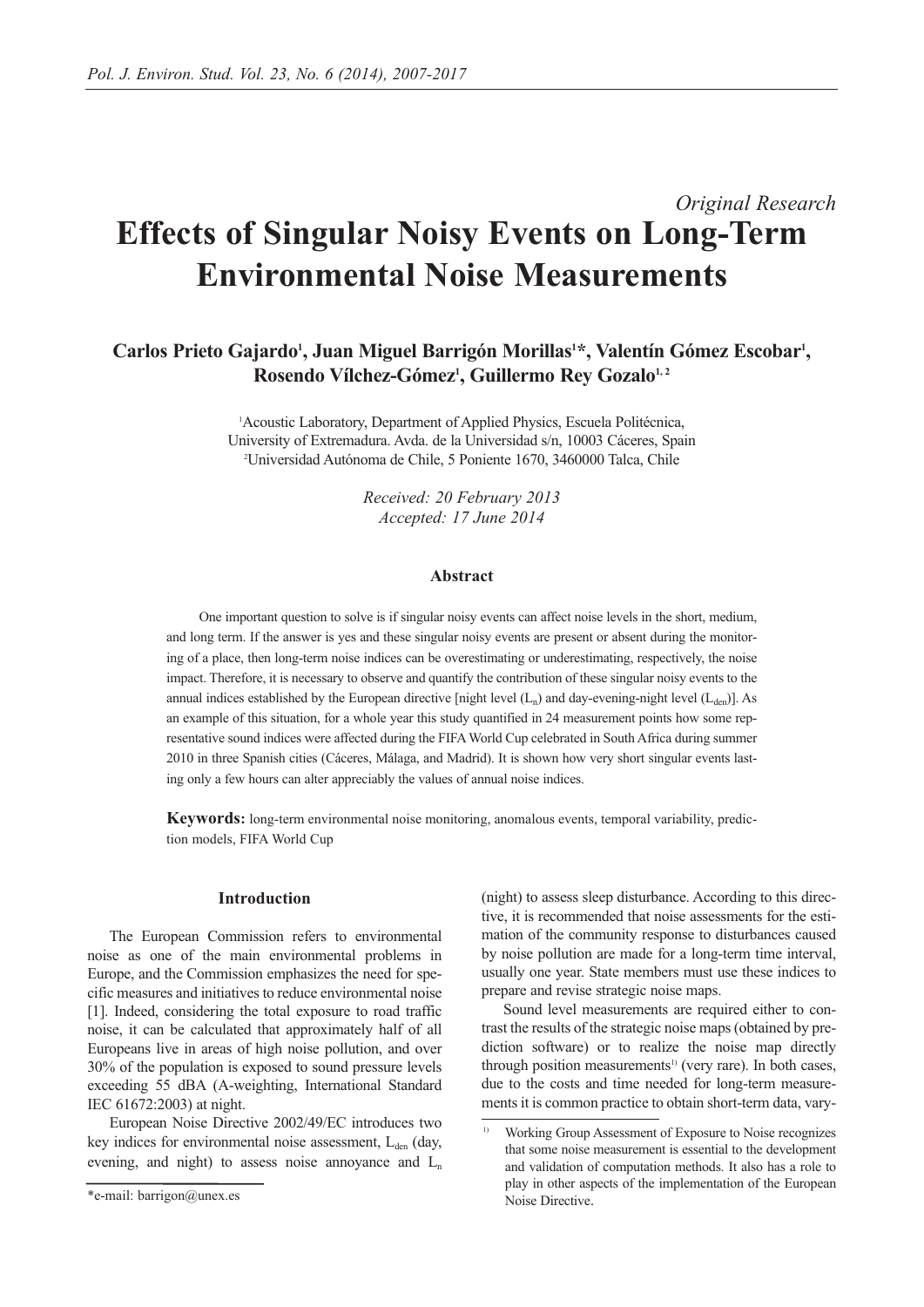ing from minutes to hours [2-6], to a whole day [7-10], longer periods of time are rarely used [11-14]. To obtain the long-term time indicated in the European Noise Directive 2002/49/EC, these results are extrapolated to longer periods (primarily months or years).

By considering the typical method of using an extrapolation of the measurements taken for periods of less than a month, the fact that singular events may occur during the measurement period can seriously affect the estimates, because extrapolated values can present a non-representative value; if these singular events are present and measured, then the long-term index will overestimate the noise, but if they are not, then the long-term index will underestimate the noise. Therefore, there is a need to observe and quantify the contributions of these singular events to the annual indices established by the European directive  $(L<sub>den</sub>)$ and  $L_n$ ).

We have sought, in the time interval for which we have data from long-term measurements in a large number of sampling points, some kind of events that could potentially



Fig. 1. Location of the different stations in each city.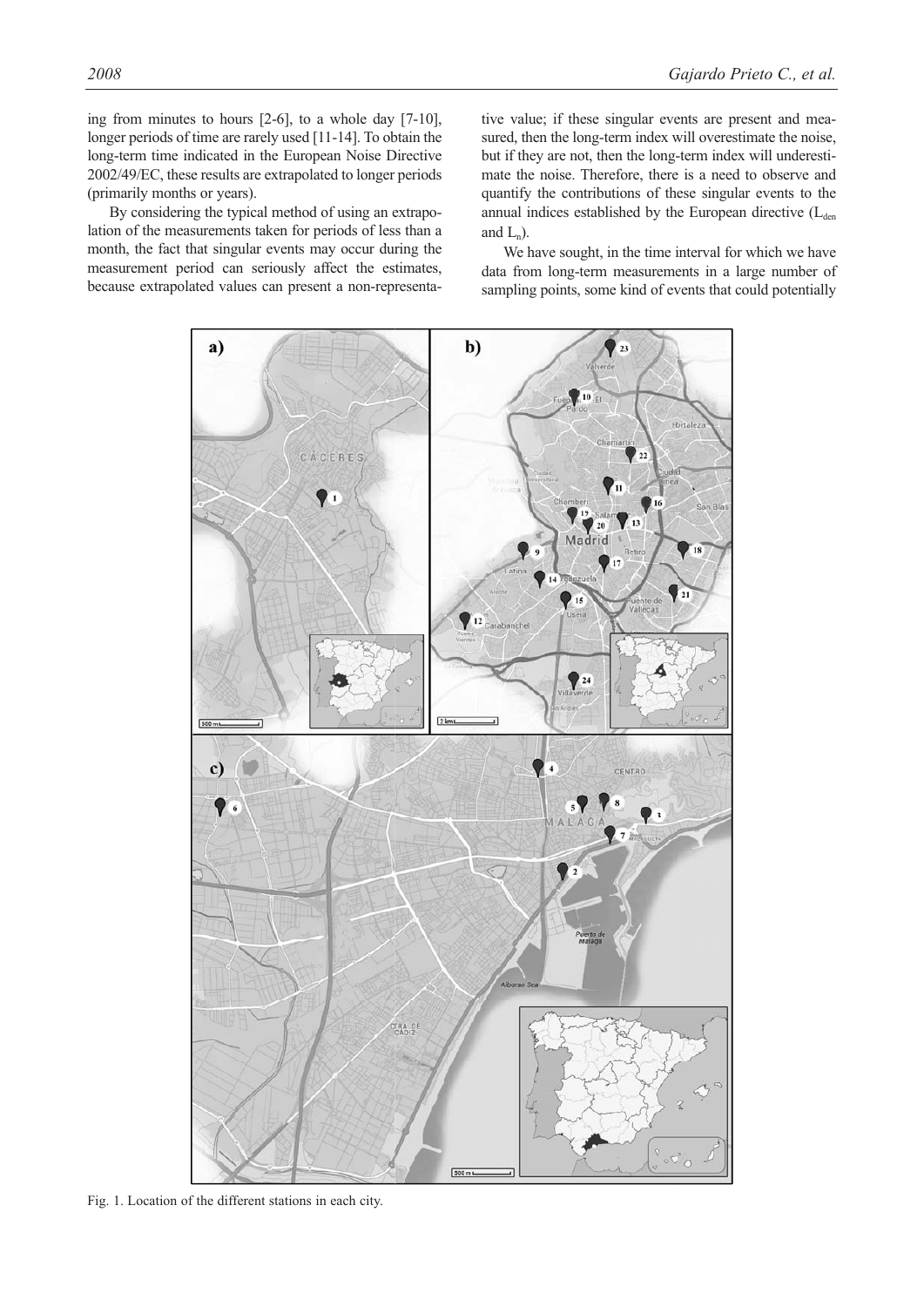|  |  | Table 1. Main features of the environmental sound monitoring stations. |  |  |
|--|--|------------------------------------------------------------------------|--|--|
|  |  |                                                                        |  |  |

| City<br>Population<br>Area<br>Density                                                          | Measurement point       | Street Category* | <b>Coordinates GPS</b><br>Latitude-Longitude |             |
|------------------------------------------------------------------------------------------------|-------------------------|------------------|----------------------------------------------|-------------|
| CÁCERES (Cc)<br>93.131 inhabit.<br>$1750.33$ km <sup>2</sup><br>53.21 inhabit./km <sup>2</sup> | Cáceres $(1)$           | 3                | 39.469633                                    | $-6.373886$ |
|                                                                                                | Agustín Heredia (2)     | $\overline{2}$   | 36.714328                                    | $-4.423072$ |
|                                                                                                | Alcazabilla (3)         | $\overline{4}$   | 36.722522                                    | -4.416997   |
| MÁLAGA (Ma)                                                                                    | Fátima/Martiricos (4)   | $\overline{3}$   | 36.726908                                    | $-4.427008$ |
| 568.305 inhabit.<br>395.13 km <sup>2</sup>                                                     | Granada (5)             | 6                | 36.721814                                    | $-4.420633$ |
| $1438.26$ inhabit./ $km2$                                                                      | Hermes $(6)$            | 5                | 36.722064                                    | -4.473908   |
|                                                                                                | Paseo de los curas (7)  | $\overline{2}$   | 36.718453                                    | -4.417339   |
|                                                                                                | Uncibay (8)             | 5                | 36.722394                                    | $-4.420161$ |
|                                                                                                | Alto de Extremadura (9) | $\mathfrak{Z}$   | 40.406947                                    | $-3.742517$ |
|                                                                                                | Barrio del Pilar (10)   | $\overline{2}$   | 40.478228                                    | $-3.711542$ |
|                                                                                                | Castellana (11)         | $\mathbf{1}$     | 40.439722                                    | $-3.690278$ |
|                                                                                                | Cuatro Vientos (12)     | 3                | 40.376111                                    | $-3.776639$ |
|                                                                                                | Escuelas Aguirre (13)   | $\mathbf{1}$     | 40.421564                                    | $-3.682319$ |
|                                                                                                | Farolillo (14)          | $\overline{4}$   | 40.394778                                    | $-3.731833$ |
|                                                                                                | Plz. Fdez. Ladreda (15) | 2                | 40.384722                                    | $-3.718611$ |
| <b>MADRID</b> (M)<br>3.255.944 inhabit.                                                        | Manuel Becerra (16)     | $\overline{2}$   | 40.428753                                    | $-3.668833$ |
| 605.77 km <sup>2</sup><br>5374.86 inhabit./km <sup>2</sup>                                     | Méndez Álvaro (17)      | $\overline{4}$   | 40.398056                                    | $-3.686667$ |
|                                                                                                | Moratalaz (18)          | $\overline{3}$   | 40.407956                                    | $-3.645294$ |
|                                                                                                | Plaza de España (19)    | $\overline{2}$   | 40.423992                                    | $-3.712333$ |
|                                                                                                | Plaza del Carmen (20)   | 3                | 40.419208                                    | $-3.703172$ |
|                                                                                                | Puente de Vallecas (21) | 3                | 40.388150                                    | $-3.651522$ |
|                                                                                                | Ramón y Cajal (22)      | $\overline{2}$   | 40.451472                                    | $-3.677353$ |
|                                                                                                | Tres olivos $(23)$      | $\overline{4}$   | 40.500556                                    | $-3.689722$ |
|                                                                                                | Villaverde (24)         | $\mathfrak{Z}$   | 40.347100                                    | $-3.713328$ |

\*Street categories go from 1 'Main city roads' to 6 'pedestrian roads'. The definitions for the different categories can be found in [17, 18]

affect noise levels in the different measuring stations. We have found an example of a singular event that affects the sound levels in the 19<sup>th</sup> FIFA World Cup held in South Africa between 11 June and 11 July 2010.

This work analyzed the influence of this singular event on the  $L_{den}$  and  $L_n$  sound indices for hourly, monthly, and yearly time periods in three important Spanish cities (Madrid, Málaga, and Cáceres). The measurements were taken throughout 2010 at 24 different sampling points. That is, we have collected and analyzed as much data as possible from 24 measurement stations that collect a full year of noise levels at each station. The main objectives are the following:

- To analyze the levels obtained during the competition period and to evaluate its effect on the noise indices recommended in European Directive  $2002/49/EC$ ,  $L_{den}$  and Ln, with measurements taken for a full year.
- To separately evaluate (hourly, monthly, and yearly) increases in the  $L_{den}$  and  $L_n$  indices resulting from the celebrations of the three final matches of the Spanish team (quarter-finals, semi-finals, and final) in the World Cup.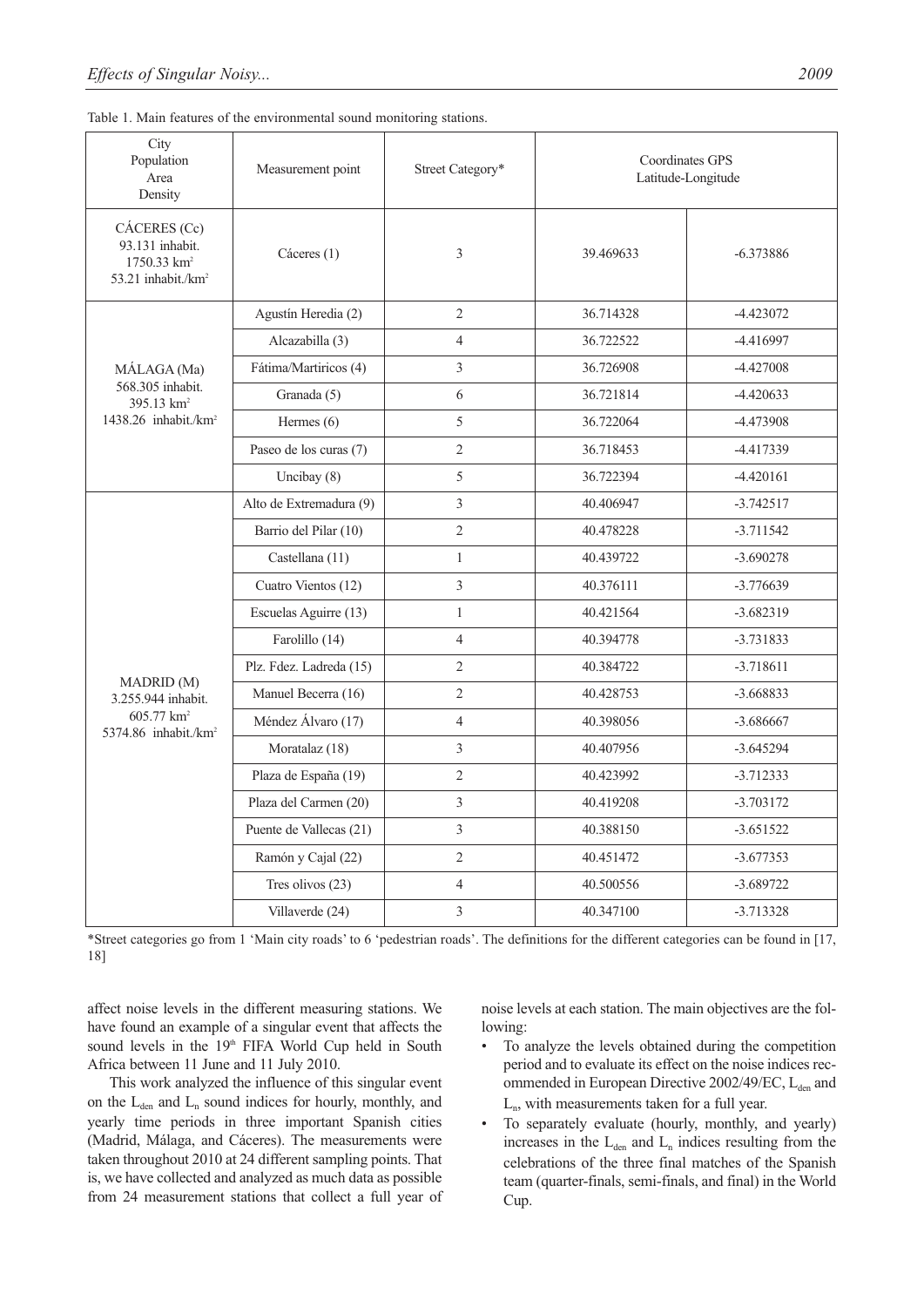| Round                 | Day                | Month | Start time | End time | Match              |              | Results |
|-----------------------|--------------------|-------|------------|----------|--------------------|--------------|---------|
| Group stage           | Wednesday 16       | June  | 16:00      | 17:50    | Spain              | Switzerland  | $0 - 1$ |
| Group stage           | Monday 21          | June  | 20:30      | 22:20    | Spain              | Honduras     | $2 - 0$ |
| Group stage           | Friday 25          | June  | 20:30      | 22:20    | Chile              | Spain        | $1-2$   |
| Round of 16           | Tuesday 29         | June  | 20:30      | 22:20    | Spain              | Portugal     | $1 - 0$ |
| <b>Ouarter-finals</b> | Saturday 3         | July  | 20:30      | 22:20    | Paraguay           | <b>Spain</b> | $0-1$   |
| Semi-finals           | <b>Wednesday 7</b> | July  | 20:30      | 22:20    | <b>Germany</b>     | <b>Spain</b> | $0-1$   |
| Final                 | Sunday 11          | July  | 20:30      | 23:10    | <b>Netherlands</b> | <b>Spain</b> | $0-1$   |

Table 2. Calendar of the matches played by the Spanish team during 2010 FIFA World Cup in South Africa.

The importance of our study was to assess the extent to which singular events can affect the sound levels obtained from measurements with duration clearly greater than the event itself. If this effect were detected, it could have important consequences on estimates of the appropriate extent of the noise measurements as well as for the preparation of noise maps using software.

# Characterization and Location of Measurement Stations

For this study, three Spanish cities with different characteristics were chosen. Measurements were taken throughout 2010, with integration intervals of 1 minute, in 24 different locations (according to city inhabitants and size (Table 1)): one in Cáceres (small town), seven in Málaga (medium town), and 16 in Madrid (large town) (see Fig. 1 for the locations of the different stations). Table 1 contains the geographical locations of the sampling points and the street category.

Different authors consider that the values for the environmental noise from the streets may depend on different factors [10, 15], the type of road considered [16-19], social activities and socioeconomic factors [20], weather, and the intrinsic attributes of the street itself, such as the geometry, the presence of obstacles to the propagation of sound, the type of pavement [13, 21, 22], and the time of day [23]. For this reason, we have considered a wide variety of locations for the different measurement stations.

#### Temporary Location of Singular Events

To evaluate the noise contribution of a singular event, we must know which days and at what times it occurs. Table 2 shows the schedule of the latest qualifying rounds played by the Spanish team. After a preliminary analysis we found that the development and success of the Spanish team from the previous games did not result in the different stations used in this study, where such an increase could impact the annual or monthly noise levels. For this reason, only those events occurring after the last three matches in July (bolded rows in Table 2) were used in this study. As shown in Table 2, the sound levels that will be most affected due to the victory celebrations are those that incorporate the night period of the next day, i.e.,  $L_n$  and  $L_{den}$ .

Fig. 2 shows the profile of the sound equivalent level in July for integration intervals of one hour together with the values of  $L_{den}$ ,  $L_e$ , and  $L_n$  for each day of the month in three different locations. We should note that the index for the evening period, Le, for all 24 stations considered in this study was mostly unaffected by the development of the matches. During this period (7-10:59 p.m.), matches took place and the fans were usually found indoors. However, in some locations (see Cáceres (Cc) and Méndez Álvaro (M) – Fig. 2), the evening level  $(L_e)$  was also affected notably, although the overall increase in noise pollution began when the fans of the Spanish team celebrated in the streets after a win. This is the peak event under study here.

#### **Experimental Procedure**

Statistical noise analyzers running continuously (Oper@) by 01dB-Metravid (Cáceres), SDR-500 by PD de Audio, S.L. (Málaga) and Noise Monitoring Terminal type 3639 by Brüel & Kjær (Madrid)) were used as the environmental sound monitoring equipment (class 0 and 1 sound level meter according to IEC 61672-1:2002). The parameter measured to evaluate the noise level was the continuous equivalent A-weighted level integrated every minute  $(L_{Aeq,1min})$  for all of 2010. However, to calculate the noise indices that consider both the WHO [24] and the European Union [1], it is necessary to consider the parameter  $L_{Aeq,1h}$ , i.e.,  $L_{Aeq}$  integrating within one hour. Once the hourly  $L_{Aeq}$  was estimated, the  $L_{den}$  and  $L_n$  indices were calculated and averaged.

## **Analysis and Discussion of Results**

On the basis of the situation of the environmental sound monitoring stations (Table 1) and the specific times for the singular events mentioned above (Table 2), we proceeded to evaluate and analyze the noise level changes caused during the celebration of these peak events.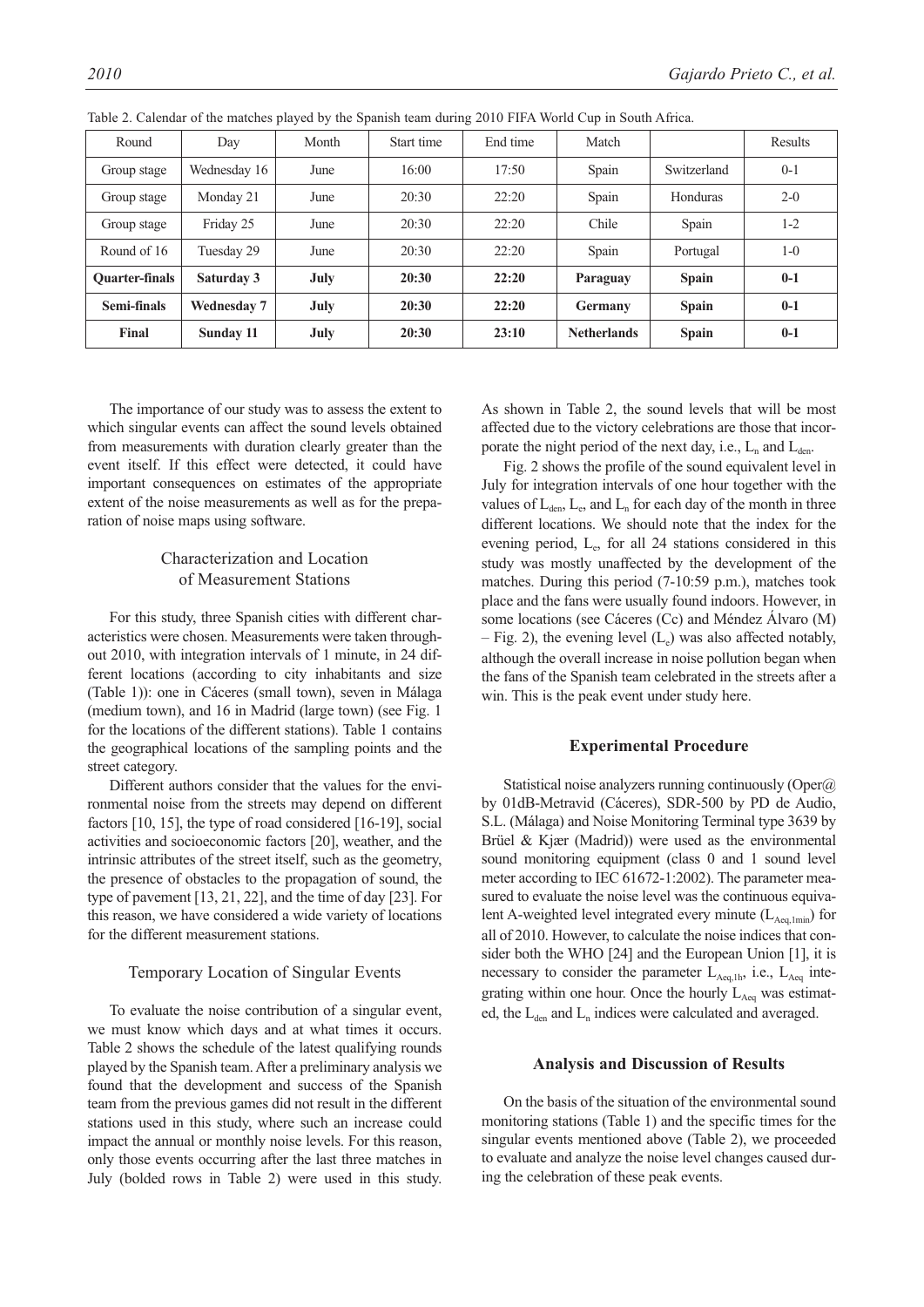#### Increase over the Daily Average Noise Level

When evaluating and identifying the time slots when each single event developed, it is interesting to note that the increases in the sound indices  $(L_{den}$  and  $L_n)$  occurred only at night (from 11 p.m.-6:59 a.m.) after the days when victory celebrations occurred after the different matches in the final stages (Table 2), i.e., during the nights of the 4 (quarter-finals), 8 (semi-final), and 12 (final) of July 2010 (Fig. 2).

To understand and evaluate this impact, the values of  $L_{den}$  and  $L_n$  for all of the measurement stations for the day in July when the final celebration occurred are presented in Table 3, along with the monthly and annual averages. It can be observed that the percentage of stations measuring 5 dB above the annual average was approximately 96% for the night of 12 July (46% for 8 July and 30% for 4 July). Furthermore, 83% of the stations had values 10 dB above the  $L_n$  annual average for 12 July (25% of the stations were 10 dB above on 8 July; and approximately 9% of the stations were 10 dB above for 4 July).

Given the very significant effect observed on the sound levels on the days of celebration, especially on 12 July, we decided to perform a more detailed analysis of what happened that night. Table 4 shows a comparison of the equivalent levels for the first hours (11 p.m.-2:59 a.m.) of the night of 12 July together with the average value of the night period for the remaining days of 2010. Differences at or above 10 dB for the 24 measurement stations are shaded in Table 4. Empty fields indicate that during that time the station failed to capture more than 45 minutes and, therefore, as noted above, this hour was omitted. Clearly there is an important increase in the noise level at that time for the vast majority of the stations studied. The duration of these events was estimated to be at least three hours; however, some stations had events lasting throughout the night (11 p.m.-6:59 a.m.). We can see that the hourly noise difference for most of the 24 stations remained very close to or above 10 dB for four hours in some locations, and this difference was greater than 20 dB for three hours. This difference was greater than or approximately equal to 5 dB for six hours.

#### Increase over the Monthly Average Noise Level

As established in the Introduction of the present paper, it is necessary to know the noise increase percentage during the month in which the World Cup celebration occurred to better assess the impact of this event on the main acoustic indices collected in European Directive 2002/49/EC.



Fig. 2. L<sub>Aeq,h</sub>, L<sub>e</sub>, L<sub>n</sub>, and L<sub>den</sub> measurements for July in Cáceres and at one of the Málaga and Madrid stations.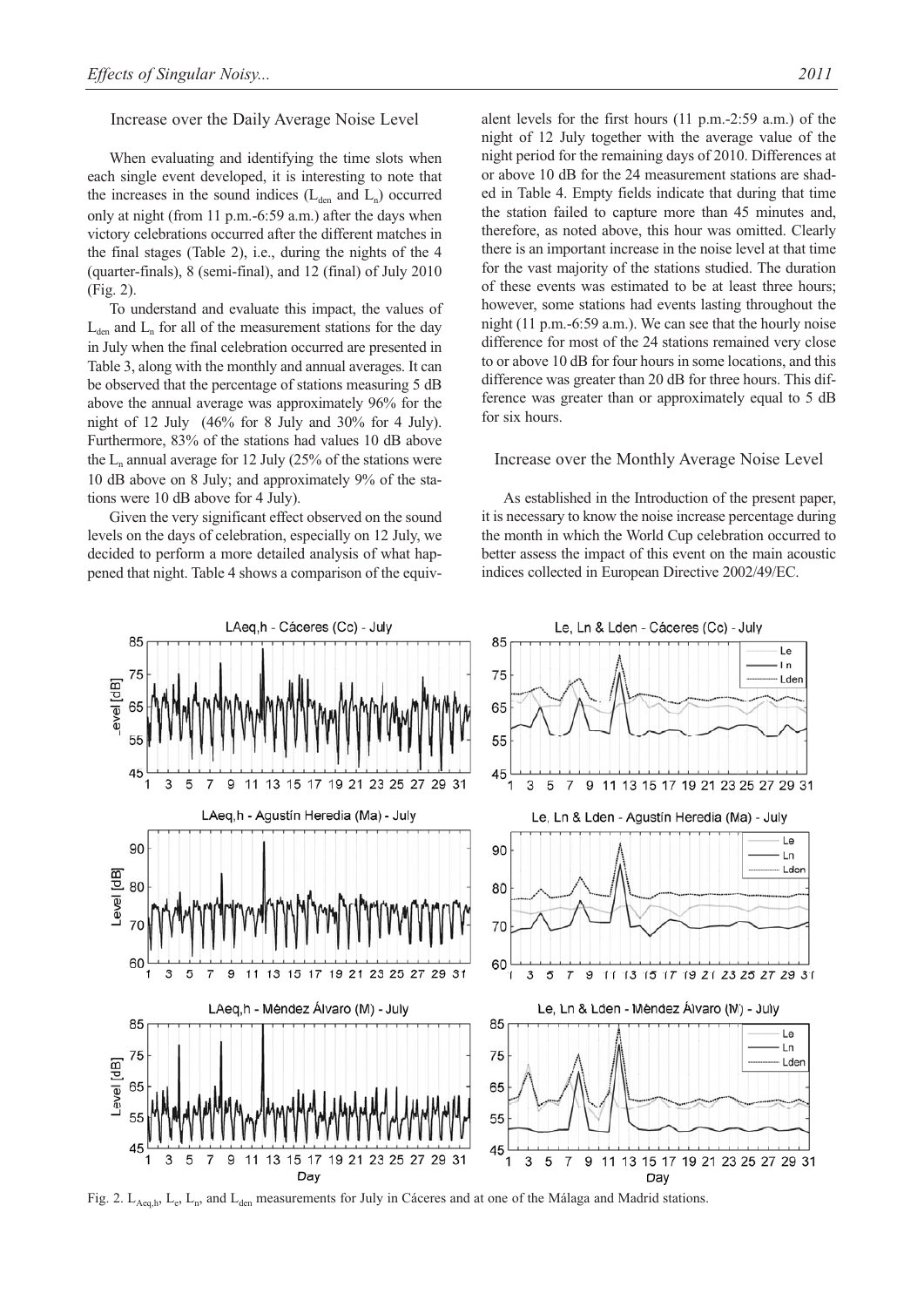|                                              | Annual average |             |        | July average |           | July 12     |  |  |
|----------------------------------------------|----------------|-------------|--------|--------------|-----------|-------------|--|--|
| Measurement points                           | Ln             | <b>LDEN</b> | Ln     | <b>LDEN</b>  | Ln        | <b>LDEN</b> |  |  |
| Cáceres (Cc)                                 | 59.4           | 68.9        | 63.3   | 70.7         | 75.9      | 81.2        |  |  |
| Agustín Heredia (Ma)                         | 70.6           | 78.6        | 74.2   | 80.7         | 86.6      | 91.9        |  |  |
| Alcazabilla (Ma)                             | 69.1           | 76.4        | 73.4   | 79.5         | 84.4      | 89.7        |  |  |
| Fátima/Martiricos (Ma)                       | 67.8           | 76.2        | 70.1   | 77.2         | 80.9      | 86.3        |  |  |
| Granada (Ma)                                 | 70.6           | 77.1        | 77.2   | 82.6         | 90.4      | 95.7        |  |  |
| Hermes (Ma)                                  | 60.1           | 66.4        | 66.9   | 68.1         | 79.3      | $---$       |  |  |
| Paseo de los curas (Ma)                      | 69.4           | 77.7        | 71.5   | 78.8         | 82.2      | 87.6        |  |  |
| Uncibay (Ma)                                 | 71.8           | 76.0        | 77.6   | 74.6         | 90.5      | ---         |  |  |
| Alto de Extremadura (M)                      | 58.4           | 66.2        | 59.4   | 66.8         | 68.1      | 73.7        |  |  |
| Barrio del Pilar (M)                         | 58.5           | 66.6        | 61.0   | 68.0         | 72.8      | 78.2        |  |  |
| Castellana (M)                               | 61.3           | 68.3        | 62.8   | 69.3         | 72.7      | 78.1        |  |  |
| Cuatro Vientos (M)                           | 61.4           | 69.7        | 61.5   | 69.4         | 71.8      | 77.3        |  |  |
| Escuelas Aguirre (M)                         | 66.3           | 73.7        | 67.5   | 74.2         | 77.7      | 83.1        |  |  |
| Farolillo (M)                                | 60.1           | 66.1        | 60.2   | 66.4         | 72.1      | 77.4        |  |  |
| Plz. Fdez. Ladreda (M)                       | 62.2           | 69.8        | 64.3   | 70.9         | 75.8      | 81.1        |  |  |
| Manuel Becerra (M)                           | 61.6           | 69.4        | 63.7   | 70.4         | 75.9      | 81.2        |  |  |
| Méndez Álvaro (M)                            | 55.7           | 63.0        | 64.4   | 70.2         | 78.5      | 83.7        |  |  |
| Moratalaz (M)                                | 58.4           | 66.9        | 62.9   | 69.4         | 75.7      | 81.0        |  |  |
| Plaza de España (M)                          | 66.9           | 74.0        | 73.2   | 79.1         | 78.5      | 84.2        |  |  |
| Plaza del Carmen (M)                         | 62.3           | 68.7        | 62.8   | 69.7         | 71.5      | 77.5        |  |  |
| Puente de Vallecas (M)                       | 63.8           | 70.7        | 73.4   | 79.4         | 68.8      | 74.2        |  |  |
| Ramón y Cajal (M)                            | 64.4           | 72.7        | 65.4   | 72.9         | 75.7      | 81.3        |  |  |
| Tres olivos (M)                              | 52.0           | 61.1        | 55.7   | 62.9         | 65.1      | 70.6        |  |  |
| Villaverde (M)                               | 61.6           | 67.8        | 60.6   | 67.2         | 69.4      | 74.8        |  |  |
| % of Measurements points exceeding 5/10 [dB] |                |             | $25/0$ | 18.2/0       | 95.8/83.3 | 95.5/54.5   |  |  |

Table 3. Annual, monthly, and daily averages for the different stations.

Cc – Cáceres, Ma – Málaga, and M – Madrid

The first two columns of Table 5 show the monthly noise increases (in dB and per cent) caused from the development and subsequent celebration of the World Cup matches played by the Spanish team. That is, the differences in the  $L_{den}$  and  $L_n$  between the average monthly value and the averaged value we would have obtained if we had averaged July without the days corresponding to the matches and the celebrations (3, 4, 7, 8, 11, and 12 July) are shown in these two columns. In the next two columns, the increases due solely to the celebrations (days 4, 8, and 12 July) are shown. Finally, in the last two columns the increases due solely to the celebration of the final victory of the Spanish team are shown.

For the first two columns the events discarded (days 3, 4, 7, 8, 11, and 12, July 2010) would imply a 15% maximum increase in the  $L_{den}$ . In the case of the  $L_n$ , the maximum percentage increase is greater than 24%. These two maxima were measured at the Méndez Álvaro station (Madrid). In the next columns, from which 4, 8, and 12 July were omitted, we can see how the magnitude of the increases is very similar to those obtained in the previous case for both indicators. This corroborates our claim that the noise effects of the World Cup are mainly due to the celebration of victories. For this reason, in the last two columns we studied the effects of the celebration on 12 July instead of the match day, because the final match ended after 11 p.m. on 11 July (Table 2). Comparing the last two columns to the previous two in Table 5, we can deduce that although the most important effect is concentrated from the celebration after the final, the effects of the quarter and semi-finals are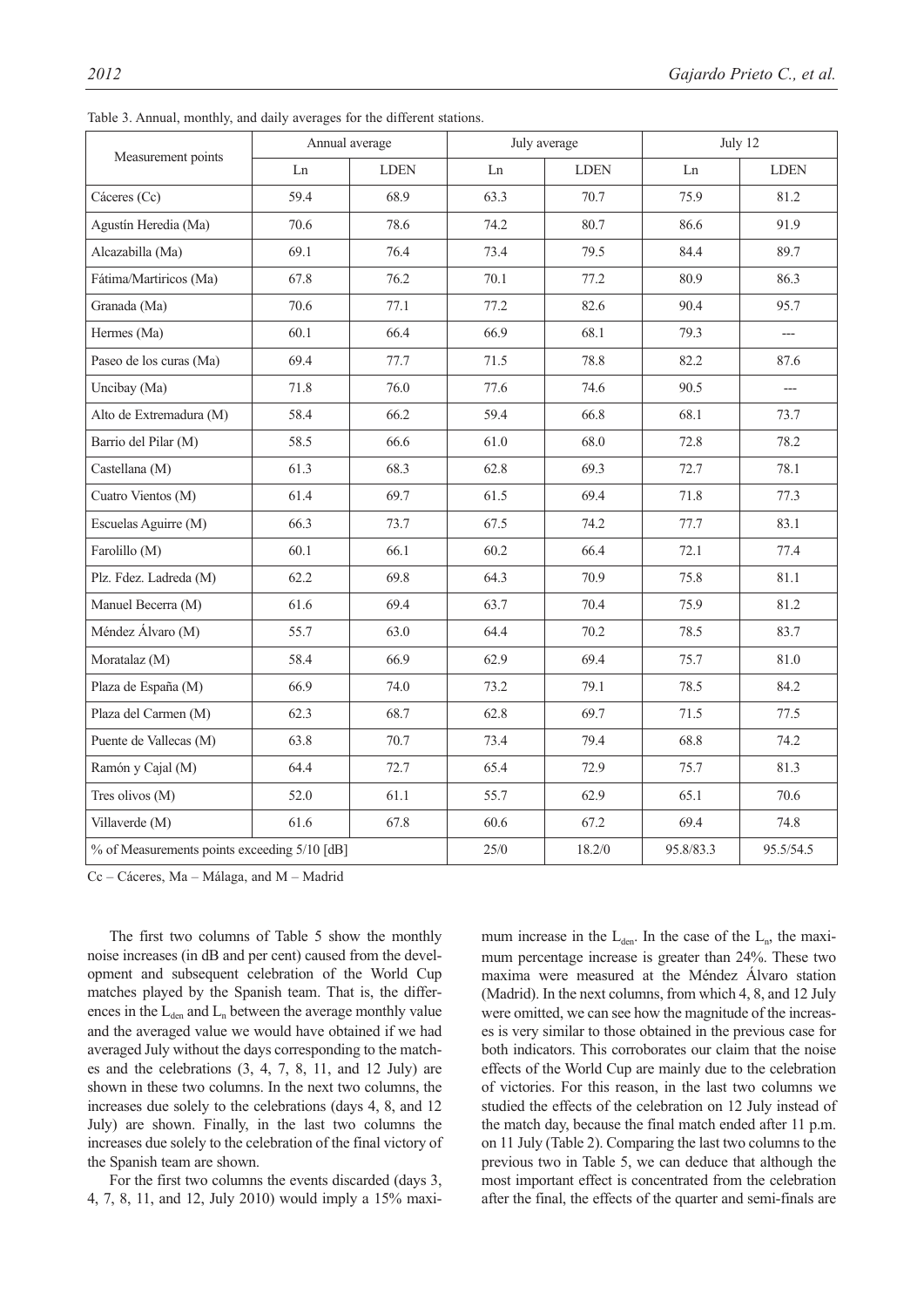|                         |                       | 23:00         |                |               | 00:00         |        |                             | 01:00         |      | 02:00                        |        |        |
|-------------------------|-----------------------|---------------|----------------|---------------|---------------|--------|-----------------------------|---------------|------|------------------------------|--------|--------|
| Meas. points            | $\rm{July}$ $\rm{11}$ | <b>Annual</b> | Dif.           | $\rm July~12$ | <b>Annual</b> | Dif.   | $\overline{\omega}$<br>July | <b>Annual</b> | Dif. | $\overline{c}$<br>$\rm July$ | Annual | Dif.   |
| Cáceres (Cc)            | 83.0                  | 62.6          | 20.5           | 79.1          | 60.1          | 19.1   | 73.3                        | 57.2          | 16.2 | 60.7                         | 56.0   | 4.7    |
| Agustín Heredia (Ma)    | 77.2                  | 72.5          | 4.7            | 91.6          | 71.6          | 20.1   | 91.9                        | 70.5          | 21.4 | 86.9                         | 69.1   | 17.8   |
| Alcazabilla (Ma)        | 78.6                  | 70.0          | 8.6            | 88.9          | 69.7          | 19.2   | 88.9                        | 68.9          | 20.1 | 85.4                         | 68.1   | 17.3   |
| Fátima/Martiricos (Ma)  | 74.9                  | 71.0          | 3.8            | 87.1          | 69.6          | 17.6   | 84.5                        | 68.0          | 16.5 | 80.9                         | 66.4   | 14.6   |
| Granada (Ma)            | ---                   |               | $\overline{a}$ | 92.9          | 68.8          | 24.2   | 93.9                        | 69.9          | 24.0 | 91.7                         | 68.9   | 22.9   |
| Hermes (Ma)             | 76.1                  | 62.6          | 13.6           | 86.9          | 61.8          | 25.1   | 80.4                        | 59.6          | 20.8 | 75.9                         | 56.8   | 19.1   |
| Paseo de los curas (Ma) | 74.5                  | 72.1          | 2.4            | 87.4          | 71.1          | 16.3   | 87.3                        | 69.6          | 17.6 | 82.9                         | 67.8   | 15.1   |
| Uncibay (Ma)            | 79.3                  | 70.2          | 9.2            | 92.4          | 70.6          | 21.8   | 94.6                        | 70.9          | 23.6 | 94.2                         | 70.5   | 23.7   |
| Alto de Ext. (M)        | 74.2                  | 60.1          | 14.1           | 72.9          | 59.5          | 13.4   | 62.7                        | 58.0          | 4.7  | 61.4                         | 57.9   | 3.5    |
| Barrio del Pilar (M)    | 78.4                  | 60.5          | 17.9           | 76.5          | 60.7          | 15.8   | 72.0                        | 59.1          | 12.9 | 69.1                         | 56.9   | 12.2   |
| Castellana (M)          | 73.8                  | 62.0          | 11.8           | 75.9          | 62.2          | 13.7   | 75.4                        | 61.7          | 13.7 | 74.7                         | 61.4   | 13.3   |
| Cuatro Vientos (M)      | 79.6                  | 63.0          | 16.6           | 73.3          | 64.2          | 9.1    | 64.1                        | 58.8          | 5.3  | 58.2                         | 57.2   | 1.0    |
| Escuelas Aguirre (M)    | 80.9                  | 67.6          | 13.3           | 82.8          | 67.5          | 15.3   | 79.6                        | 66.5          | 13.1 | 76.3                         | 65.7   | 10.6   |
| Farolillo (M)           | 81.0                  | 54.2          | 26.8           | 63.8          | 67.6          | $-3.8$ | 63.5                        | 58.9          | 4.6  | 50.1                         | 52.8   | $-2.7$ |
| Pl. Fdez. Ladreda (M)   | 80.9                  | 64.2          | 16.7           | 80.8          | 63.0          | 17.8   | 77.0                        | 61.4          | 15.6 | 65.8                         | 60.4   | 5.4    |
| Manuel Becerra (M)      | 80.4                  | 62.3          | 18.1           | 82.4          | 63.9          | 18.5   | 71.9                        | 63.4          | 8.5  | 68.0                         | 59.9   | 8.1    |
| Méndez Álvaro (M)       | 87.5                  | 54.0          | 33.5           | 66.0          | 53.3          | 12.7   | 51.8                        | 50.9          | 0.9  | 50.0                         | 49.1   | 0.9    |
| Moratalaz (M)           | 82.6                  | 60.5          | 22.1           | 79.7          | 58.8          | 20.9   | 72.0                        | 57.0          | 15.0 | 65.2                         | 55.7   | 9.5    |
| Plaza de España (M)     | 77.0                  | 67.9          | 9.1            | 83.0          | 67.4          | 15.6   | 80.0                        | 66.8          | 13.2 | 78.8                         | 65.5   | 13.3   |
| Plaza del Carmen (M)    | 77.4                  | 61.7          | 15.7           | 72.5          | 64.8          | 7.7    | 71.3                        | 63.1          | 8.2  | 71.5                         | 62.9   | 8.6    |
| Puente de Vallecas (M)  | 76.7                  | 68.4          | 8.3            | 68.9          | 68.4          | 0.5    | 67.0                        | 66.8          | 0.2  | 53.7                         | 56.8   | $-3.1$ |
| Ramón y Cajal (M)       | 78.6                  | 66.6          | 12.0           | 81.7          | 65.9          | 15.8   | 75.8                        | 64.3          | 11.5 | 72.5                         | 63.0   | 9.5    |
| Tres olivos (M)         | 73.2                  | 54.2          | 19.0           | 63.5          | 55.4          | 8.1    | 62.4                        | 49.7          | 12.7 | 52.8                         | 48.0   | 4.8    |
| Villaverde (M)          | 77.3                  | 59.8          | 17.5           | 70.4          | 69.8          | 0.6    | 64.9                        | 55.0          | 9.9  | 53.5                         | 50.1   | 3.4    |
| Mean [dB]               | 79.7                  | 66.7          | 14.6           | 85.6          | 67.0          | 14.4   | 85.7                        | 65.5          | 12.9 | 83.6                         | 64.1   | 9.7    |
| Standard Deviation [dB] | 3.4                   | 5.6           | 7.3            | 8.9           | 5.1           | 7.4    | 11.1                        | 6.1           | 6.7  | 13.2                         | 6.6    | 7.5    |

Table 4. Hourly equivalent levels at night for all of 2010 and for 12 July 2010, together with the differences between them.

Bold numbers indicate differences above 10 dB in relation with the annual average for that hour.

not negligible. Therefore, we can assume the existence of similar effects in countries where the football team won these matches and went on to the next phase of qualifying.

In Table 5 we note the existence of a station where no effect is detected from the celebrations of the World Cup: the "Puente de Vallecas" station in Madrid. The cause was not that the celebration of the World Cup poses no important increase over the normal noise values measured at this station, but rather during that month, there was another singular event whose impact masked the World Cup celebration. Fig. 3 shows that between 16 and 19 July there was a very important variation in the "Puente de Vallecas" station coinciding with another celebration in the neighborhood ("Fiestas del Carmen"). Additionally, it can be observed that there are other months in this location when other noisy events seem to have occurred and led to significant increases in the  $L_{den}$  and  $L_n$  compared to the baseline values. Table 6 shows the increases in the July and yearly values of the  $L_{den}$  and  $L_n$  due to the "Fiestas del Carmen" celebration that took place from 16 to 19 July, with and without considering the World Cup final. The inclusion or exclusion of the World Cup only affects the July values.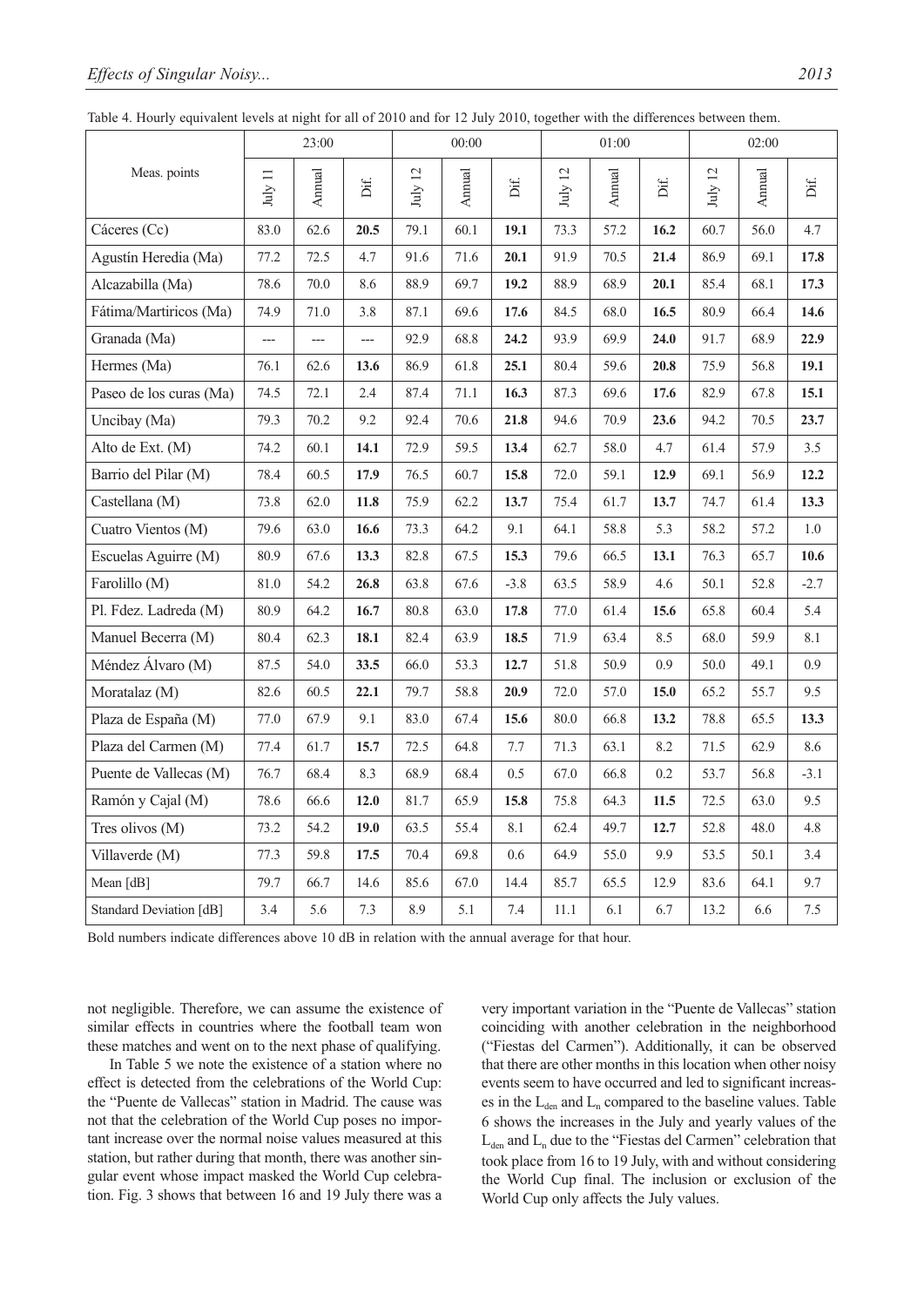|                          | July 3, 4, 7, 8, 11, and 12 |                         |                     | July 4, 8, and 12       | July 12             |                         |  |
|--------------------------|-----------------------------|-------------------------|---------------------|-------------------------|---------------------|-------------------------|--|
| Measurement points       | $\Delta L_n$ (dB/%)         | $\Delta L_{den}$ (dB/%) | $\Delta L_n$ (dB/%) | $\Delta L_{den}$ (dB/%) | $\Delta L_n$ (dB/%) | $\Delta L_{den}$ (dB/%) |  |
| Cáceres (Cc)             | 5.1/8.8                     | 2.7/3.9                 | 5.1/8.8             | 2.4/3.5                 | 3.6/6.0             | 1.9/2.7                 |  |
| Agustín Heredia (Ma)     | 4.1/5.8                     | 2.5/3.2                 | 4.1/5.8             | 2.6/3.3                 | 3.4/4.8             | 2.2/2.9                 |  |
| Alcazabilla (Ma)         | 5.2/7.7                     | 4.0/5.3                 | 5.2/7.6             | 3.9/5.2                 | 2.2/3.1             | 1.8/2.3                 |  |
| Fátima/Martiricos (Ma)   | 2.7/4                       | 1.4/1.9                 | 2.8/4.2             | 1.6/2.1                 | 2.0/2.9             | 1.2/1.6                 |  |
| Granada (Ma)             | 10.5/15.8                   | 9.6/13.1                | 10.5/15.7           | 9.4/12.9                | 4.7/6.5             | 4.4/5.7                 |  |
| Hermes (Ma)              | 5.8/9.5                     | 0.1/0.1                 | 5.8/9.6             | $-$ / $-$               | 4.7/7.5             | $-$ / $-$               |  |
| Paseo de los curas (Ma)  | 2.2/3.2                     | 1.2/1.5                 | 2.3/3.3             | 1.2/1.6                 | 2.0/2.9             | 1.1/1.5                 |  |
| Uncibay (Ma)             | 9.2/13.4                    | $-$ / $-$               | 8.9/12.9            | $-$ / $-$               | 4.3/5.9             | $-$ / $-$               |  |
| Alto de Ext. (M)         | 1.4/2.5                     | 1.0/1.5                 | 1.5/2.5             | 0.9/1.3                 | 1.0/1.8             | 0.6/0.9                 |  |
| Barrio del Pilar (M)     | 3.8/6.6                     | 2.2/3.4                 | 3.8/6.6             | 2.1/3.2                 | 2.8/4.8             | 1.6/2.4                 |  |
| Castellana (M)           | 2.5/4.1                     | 1.8/2.6                 | 2.4/4.0             | 1.7/2.5                 | 1.5/2.4             | 1.1/1.6                 |  |
| Cuatro Vientos (M)       | 2.0/3.4                     | 1.0/1.5                 | 1.9/3.3             | 0.9/1.4                 | 1.7/2.8             | 0.8/1.2                 |  |
| Escuelas Aguirre (M)     | 2.0/3.1                     | 1.3/1.8                 | 1.9/2.9             | 1.3/1.7                 | 1.6/2.5             | 1.1/1.5                 |  |
| Farolillo (M)            | 7.9/15.2                    | 5.5/9.0                 | 7.7/14.8            | 4.6/7.4                 | 2.9/5.1             | 2.1/3.3                 |  |
| Plz. Fdez. Ladreda (M)   | 3.0/5.0                     | 2.0/3.0                 | 3.0/4.9             | 2.0/2.9                 | 2.5/4.0             | 1.6/2.4                 |  |
| Manuel Becerra (M)       | 3.5/5.9                     | 2.3/3.4                 | 3.5/5.9             | 2.2/3.2                 | 3.2/5.3             | 2.0/2.9                 |  |
| Méndez Álvaro (M)        | 12.7/24.5                   | 9.3/15.2                | 12.7/24.6           | 7.9/12.7                | 7.4/13.0            | 5.7/8.8                 |  |
| Moratalaz (M)            | 6.3/11.1                    | 3.8/5.8                 | 6.1/10.8            | 3.5/5.3                 | 4.1/7.0             | 2.6/3.9                 |  |
| Plaza de España (M)      | 5.7/8.4                     | 4.3/5.8                 | 2.9/4.2             | 2.3/3.0                 | 0.4/0.5             | 0.3/0.4                 |  |
| Plaza del Carmen (M)     | 1.6/2.5                     | 1.9/2.8                 | 1.4/2.3             | 1.0/1.4                 | $1.0/1.7\,$         | 0.8/1.1                 |  |
| Puente de Vallecas (M)   | $-0.9/-1.2$                 | $-0.8/-1.0$             | $-0.4/-0.5$         | $-0.4/-0.5$             | $-0.1/-0.1$         | $-0.1/-0.1$             |  |
| Ramón y Cajal (M)        | 2.3/3.6                     | 1.3/1.7                 | 2.1/3.4             | 1.1/1.6                 | 1.7/2.7             | 0.9/1.3                 |  |
| Tres olivos (M)          | 5.1/10.1                    | 2.7/4.5                 | 5.0/9.8             | 2.7/4.4                 | 3.4/6.5             | 2.0/3.3                 |  |
| Villaverde (M)           | 1.5/2.5                     | 1.3/1.9                 | 1.4/2.4             | 1.0/1.5                 | 1.0/1.8             | 0.7/1.1                 |  |
| $\%$ Increase [dB] > 2.5 | 66.7%                       | 37.5%                   | 62.5%               | 29.2%                   | $50.0\%$            | 12.5%                   |  |

Table 5. Monthly noise increases due to the development of the World Cup.

Therefore, the possibility of localized noise events at specific points, or spread over significant areas, in a city that can cause important variations in the long-term noise indices collected in the European Directive 2002/49/EC reinforces the interest of the present work.

### Increase over the Annual Average Noise Level

During the 19<sup>th</sup> World Cup, the singular event under study, there were notable increases in the  $L_{Aea,1h}$  value collected by the monitoring stations due mainly to the celebration of the victory of the Spanish team. We compared the annual levels of all measurement stations (for 365 days of 2010) with the average annual levels after discarding the days when these singular events occurred, i.e., 3 and 4 July 2010 (quarter-finals), 7 and 8 July 2010 (semi-finals), and 11 and 12 July 2010 (final). The study was performed independently for each of the events to provide a reference for what might have happened in those countries that reached different classification levels throughout the occurrence of the World Cup. Table 7 shows the noise increase in the acoustic indices  $L_{den}$  and  $L_n$  (in dBA) over the annual period caused by the development and subsequent conclusion of the final match. The cells of the stations with annual increases in the  $L_{den}$  and  $L_n$  equal to or greater than 0.5 dB are shaded.

The singular events of 4, 8, and 12 July (3 days  $\times$  24 hours = 72 h), constituting less than  $1\%$  of the total hours in a year, represent an increase, in the worst case, of 4.4 dB, which is more than 8.5% over the reference value (in the case of  $L_n$ , this occurred at the Méndez Álvaro station in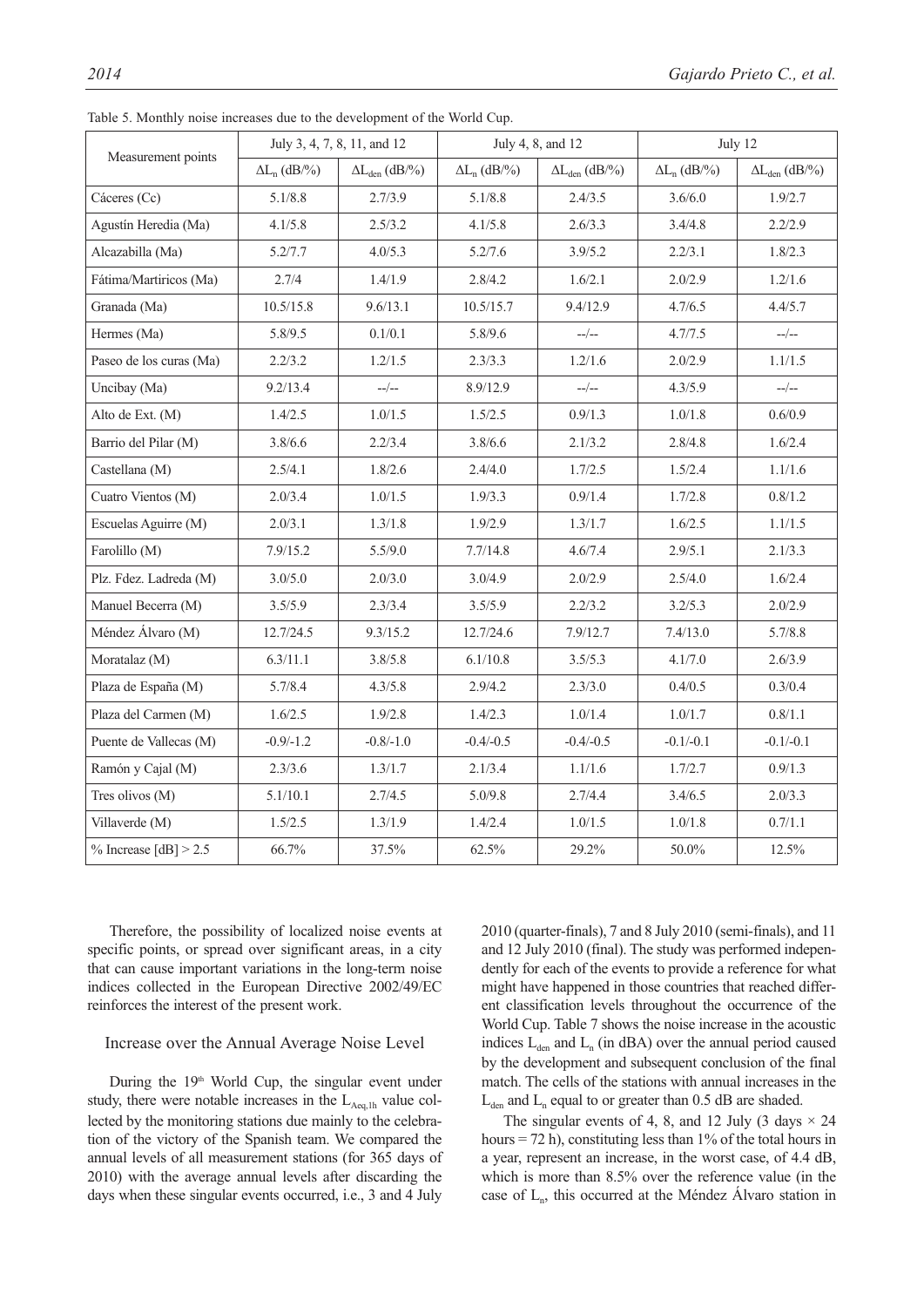| Puente de Vallecas          | Including $FC$ – Excluding $FC \Delta L$ | Including $FC$ – Excluding $FC \Delta L_{den}$ |
|-----------------------------|------------------------------------------|------------------------------------------------|
| Year 2010 with World Cup    | 6.1                                      | 4.1                                            |
| July 2010 with World Cup    | 15.2                                     | 12.8                                           |
| Year 2010 without World Cup | 6.1                                      | 4.2                                            |
| July 2010 without World Cup | 16.1                                     | 13.6                                           |

Table 6. Variations in Lden and Ln due to "Fiestas del Carmen" (FC) at the "Puente de Vallecas" station.

Madrid). At this station, if the World Cup had not occurred, the  $L_n$  value averaged for 2010 would have been 51.3 dBA instead of the actual 55.7 dBA.

It is even more interesting to observe how only the celebration event related to the Spanish victory generated increments of 0.5 dBA or greater for the  $L_n$  levels averaged over 2010 for almost 30% of the monitoring stations: a period of only 8 hours (less than 0.3% of the number of hours in a year) for the celebration night after the Spanish team triumph, from 11 p.m.-6:59 a.m. on 12 July 2010, is able to modify the indices on an annual basis (with a night period of 2,920 hours and a combined 8,760 hours for the day, evening, and night periods) by 3.5 dB for the  $L_n$  and 1.8 dB for the  $L_{den}$  in the extreme case (the Méndez Álvaro station in Madrid).

#### **Conclusions**

In this study we analyzed the impact that specific sound events can have on standard sound indicators contained in international laws and regulations. The results obtained in this study could be extrapolated, in similar circumstances, to many countries around the world. The analyzed data proceed in 24 measurement stations located in three cities of different size, very far apart, with very different planning, over a full year.

- We detected the existence of a measurable effect on the average annual indices,  $L_{den}$  and  $L_n$ . There was only one station where no effect was detected due to the existence of another event with abnormal sound that was even greater than the event studied in this work. This is very important as it indicates that the relative importance on the year of the event under study may be affected in other stations by events that happened in them but they have not been studied. It further indicates that this event is not unique. The relationship of the importance of the event on the month and year can give us an idea of the existence of nonstudied events in other months. The detailed study of the month at those stations where their relevance is smaller can make us detect anomalous sound events. In virtually all of the monitoring stations for environmental noise we measured a very important impact on the average daily and monthly noise levels after the celebrations corresponding to the quarterfinals onwards.
- The effect of the World Cup on the average annual indices was greater than  $0.5$  dB for the  $L_n$  indicator for nearly 40% of the measuring points, with a maximum increase of 4.4 dB. It was also greater than 0.5 dB for the  $L_{den}$  in more than 20% of the locations, with a maximum increase of 2.2 dB.



Fig. 3. July (a) and annual (b)  $L_{den}$  and  $L_n$  variations in the vicinity of the "Puente de Vallecas" station in Madrid.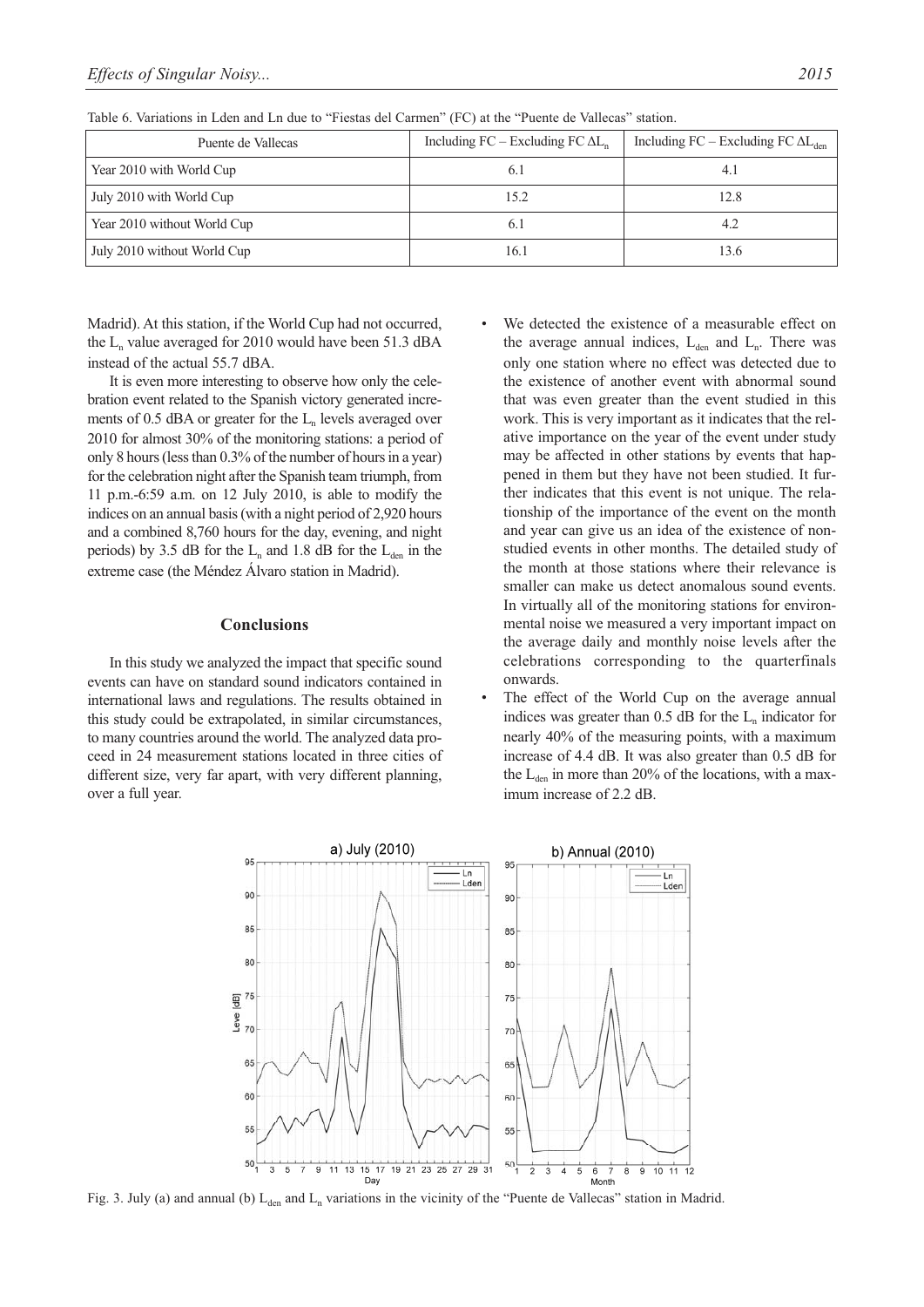| Measurement points       |              | Including-Excluding<br>4, 8, and 12 July | Including-Excluding<br>12 July |                  |  |
|--------------------------|--------------|------------------------------------------|--------------------------------|------------------|--|
|                          | $\Delta L_n$ | $\Delta L_{den}$                         | $\Delta L_n$                   | $\Delta L_{den}$ |  |
| Cáceres (Cc)             | 0.7          | 0.2                                      | 0.6                            | 0.2              |  |
| Agustín Heredia (Ma)     | 0.6          | 0.5                                      | 0.5                            | 0.4              |  |
| Alcazabilla (Ma)         | 0.7          | 0.5                                      | 0.4                            | 0.3              |  |
| Fátima/Martiricos (Ma)   | 0.3          | 0.1                                      | 0.2                            | 0.1              |  |
| Granada (Ma)             | 2.0          | 1.5                                      | 1.4                            | 1.0              |  |
| Hermes (Ma)              | 1.3          | 0.0                                      | 1.2                            | 0.0              |  |
| Paseo de los curas (Ma)  | 0.2          | 0.2                                      | $0.2\,$                        | 0.2              |  |
| Uncibay (Ma)             | 1.7          | 0.0                                      | 1.2                            | 0.0              |  |
| Alto de Extremadura (M)  | 0.1          | 0.1                                      | 0.1                            | 0.1              |  |
| Barrio del Pilar (M)     | 0.4          | 0.2                                      | 0.3                            | 0.2              |  |
| Castellana (M)           | 0.3          | 0.2                                      | 0.2                            | 0.2              |  |
| Cuatro Vientos (M)       | 0.1          | 0.1                                      | 0.1                            | 0.1              |  |
| Escuelas Aguirre (M)     | 0.2          | 0.1                                      | 0.2                            | 0.1              |  |
| Farolillo (M)            | 0.3          | 0.2                                      | 0.2                            | 0.2              |  |
| Plz. Fdez. Ladreda (M)   | 0.3          | 0.2                                      | 0.3                            | 0.2              |  |
| Manuel Becerra (M)       | 0.3          | 0.2                                      | 0.3                            | 0.2              |  |
| Méndez Álvaro (M)        | 4.4          | 2.2                                      | 3.5                            | 1.8              |  |
| Moratalaz (M)            | 0.8          | 0.4                                      | 0.7                            | 0.3              |  |
| Plaza de España (M)      | 0.9          | 0.6                                      | 0.2                            | 0.1              |  |
| Plaza del Carmen (M)     | 0.1          | 0.1                                      | 0.1                            | 0.1              |  |
| Puente de Vallecas (M)   | 0.0          | 0.0                                      | 0.0                            | 0.0              |  |
| Ramón y Cajal (M)        | $0.2\,$      | 0.1                                      | $0.2\,$                        | 0.1              |  |
| Tres olivos (M)          | 0.4          | 0.1                                      | 0.3                            | 0.1              |  |
| Villaverde (M)           | 0.1          | 0.1                                      | $0.1\,$                        | 0.1              |  |
| $\%$ increase [dB] > 0.5 | 37.5%        | $20.8\%$                                 | 29.2%                          | 8.3%             |  |

Table 7. 2010 annual increases due to the development of the World Cup.

Bolded cells show increases equal to or greater than 0.5 dB.

- The individual effect of the quarterfinals has been measured in more than 20% of the measurement stations for the  $L_n$  index, with a maximum increase of 0.7 dB, and 17% for the  $L_{den}$  index, with an increase up to 0.4 dB.
- The individual effect of the semi-finals has been measured at nearly 40% of the measurement stations for the  $L_n$  index, with a maximum increase of 0.4 dB, and 17% for the  $L_{den}$  index, with a maximum increase of 0.3 dB.
- The individual effect of the final has been measured at almost 100% of the measurement stations for both indices  $L_{den}$  and  $L_n$ , with a maximum increase of 3.5 dB for the first index and 1.8 dB for the second one.
- Therefore, this study suggests that there are singular noisy events that may have an appreciable effect on the mean daily, monthly, and even annual noise indices,

implying that would not be adequately addressed in the noise maps that are being developed, both by measurements and by sound field propagation models. Given the type of event studied, the results can be used to remember similar situations.

#### **Acknowledgements**

The authors wish to thank the Government of Extremadura, the Regional Ministry of Economy, Trade and Innovation, and the European Social Fund for funding our project. This appreciation is extended to the municipalities of Madrid and Málaga (Department of Environment and Sustainability) for so selflessly offering us the noise data corresponding to all of their measurement stations.